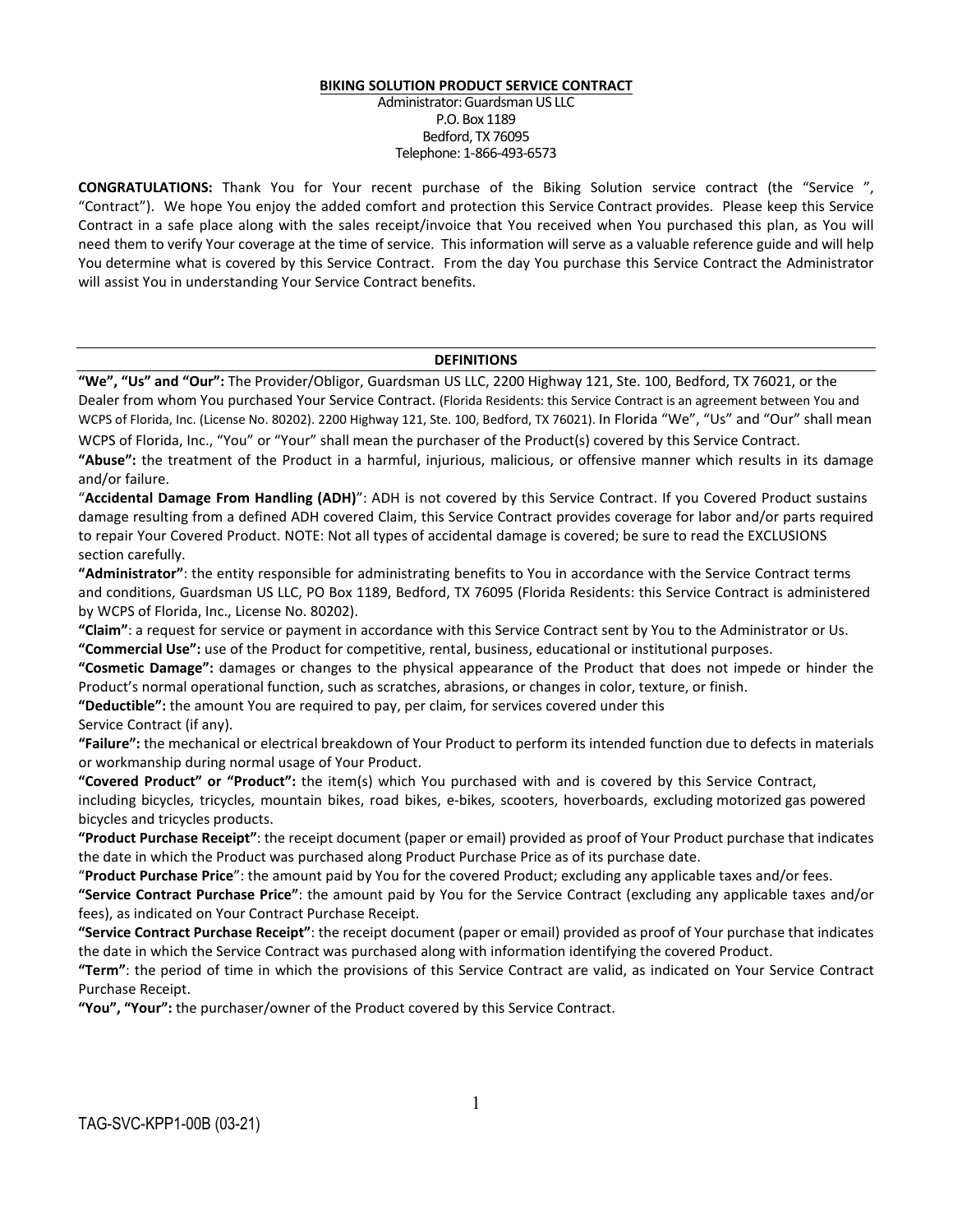#### **TERRITORY**

THIS SERVICE CONTRACT IS VALID AND ELIBIBLE FOR PURCHASE IN THE FOLLOWING JURISICTIONS ONLY: the contiguous United States, plus Alaska and Hawaii**. (NOTICE: all outlying U.S. territories, including but not limited to Puerto Rico, and all Canadian provinces/territories are expressly EXCLUDED.)**

### **PRODUCT ELIGIBILITY**

This Service Contract covers eligible Products (as defined) that are purchased as new and manufactured for use in the United States; which at the time of purchase included a manufacturer's warranty valid in the United States providing minimum coverage of ninety (90) days parts and labor. Coverage outlined in this Service Contract only applies to Product not covered under any other insurance warranty, guarantee and/or service contract providing the same benefits as outlined herein. Product must also be solely intended for normal personal use and not intended for Commercial Use. Accessories that attach to and are purchased concurrently with the Product are also eligible for coverage under this Service Contract.

### **YOUR RESPONSIBLITIES**

**PRODUCT PROTECTION:** Be sure to properly store and operate Your Covered Product in accordance with the manufacturer's warranty and /or owner's manual at all times. If You suspect damage or breakdown of Your Product, You should promptly take reasonable precautions in order to protect against further damage. *Any Claim determined to be a result of neglect, negligence, misuse, or abuse (as defined in the EXCLUSIONS section of this Contract) of or to the Covered Product is NOT covered under this Contract.* 

**MAINTENANCE AND INSPECTIONS:** If specified in the Products manufacturer's warranty, assembly and/or owner's manual, You must perform all of the care, maintenance and inspections for the Product as indicated. You may be required to provide proof of fulfillment of such maintenance, care and/or inspections services at the time of Claim. *Any Claim determined to be a result of Your lack of compliance with the Product manufacturer's warranty, assembly and/or owner's manual will NOT be covered under this Contract.*

# **IMPORTANT PRODUCT INFORMATION**

If Your Product is exchanged by the manufacturer or Retailer, You should advise the Administrator as soon as practicable the make, model, and serial number of the exchanged Product. You can do this by either calling the Administrator at 866-493-6573 or by writing to the Administrator at P.O. Box 1189, Bedford, TX 76095, ATTN: Data Entry. Note: in the event of such exchange, the Term of Your originally purchased Service Contract remains in effect and does not automatically extend.

### **CONTRACT TERM: EFFECTIVE DATE OF COVERAGE**

This Service Contract shall be effective as of the date you purchased Your Product. It shall remain in effect, subject to the Limit of Liability defined above, for a period of two (2), three (3) or five (5) years as indicated on your sales receipt. The Product manufacturer has primary responsibility for replacement or repair of the covered Product during the manufacturer's warranty period. This Service Contract shall terminate completely upon replacement of Your Product or at the end of the term specified in Your sales receipt, whichever occurs first. All Products replaced under this plan are the property of Us in their entirety.

### **IMPORTANT DISCLOSURES REGARDING "WHAT IS COVERED"**

Coverage described in this Service Contract will not replace or provide duplicative benefits during any active manufacturer's warranty period. During such period, anything covered under that warranty is the sole responsibility of the manufacturer and will not be considered under this Contract; regardless of the manufacturer's ability to fulfill its obligations.

# **ALL COVERAGE PROCLAIMED UNDER THIS SERVICE CONTRACT IS EXPRESSLY SUBJECT TO THE**

# **"LIMIT OF LIABILITY" AND "EXCLUSIONS" PROVISIONS. READ THESE SECTIONS CAREFULLY.**

*About Repairs:* When provided, parts used for repairs may be new, used, refurbished or non-original manufacturer parts that perform to the factory specifications of Your original Covered Product.

*About Replacements:*Reasonable efforts will be made in order to replace Your original Covered Product with a same match; however, there may be some cases where it is impossible to procure an exact match (for example, the manufacturer may have deemed the model or color obsolete). In such situations, We will provide You with a replacement that may be a new, rebuilt, or refurbished product that is at least of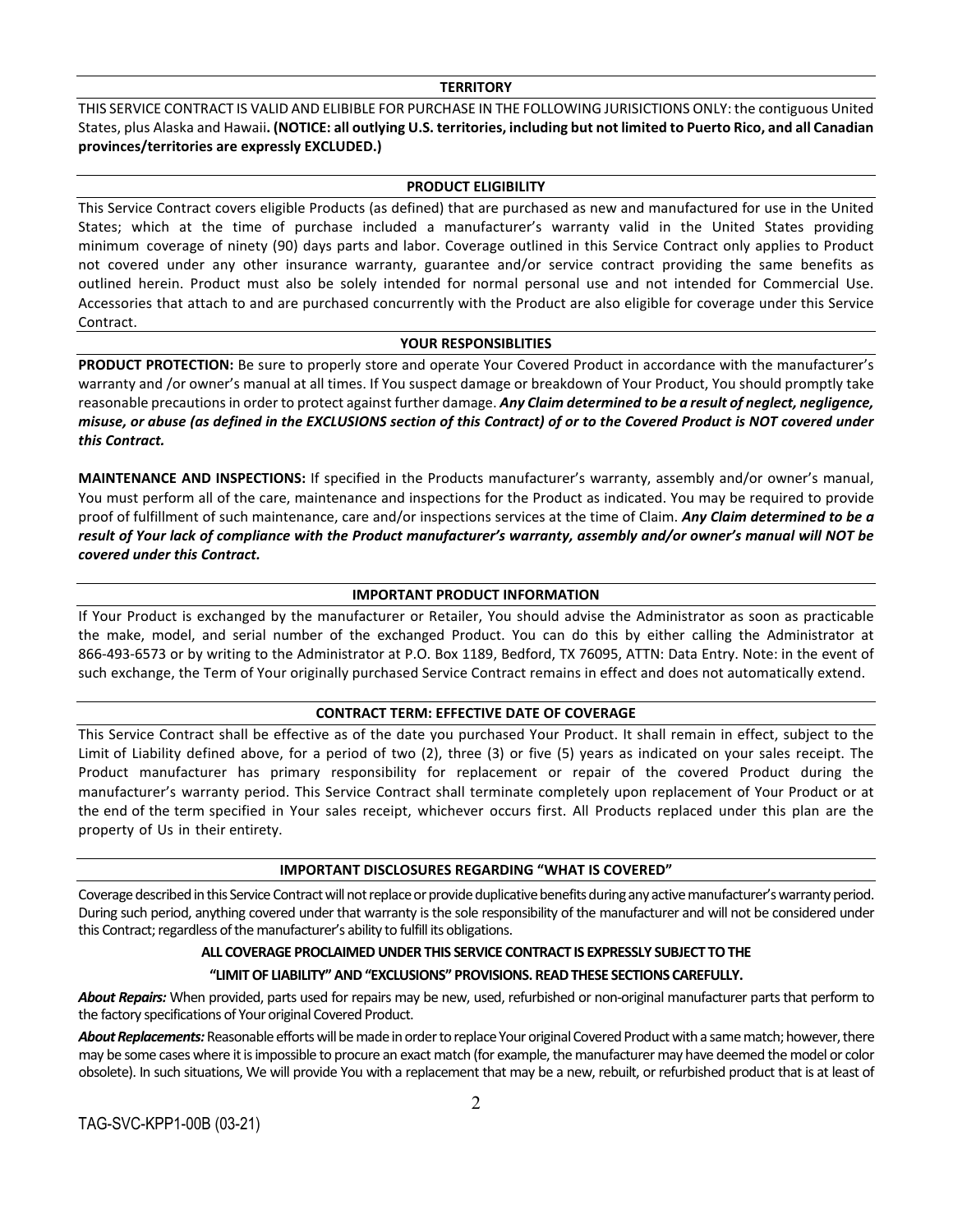equal features and functionality, but it may be a different brand or color from Your original Covered Product. Additionally, please note that sometimes technological advances that are out of Our control may result in a replacement that has a lower selling price than Your original Covered Product, and this Contract does not provide any reimbursement for such a cost difference. Also know that any/all parts, components, or whole products that We provide replacement for will automatically become Our property. The replacement Product product will not extend Your Contract Term and is ineligible for continued coverage under Your original Contract. However, You may be able to purchase a new Service Contract for Your replacement Product product based on current product eligibility and coverage availability. *(Note: You may be required to ship or deliver the defective Product prior to receiving an authorized replacement Product product.)*

*About Reimbursements:* In the event We determine to provide You with reimbursement towards the replacement of the defective Product, such reimbursement may be in the form of a check, voucher, Retailer gift card, or store credit, provided at Our sole discretion, and the value of such will not exceed the amount equal to the [Product Purchase Price shown on Your Contract Purchase Receipt and Your Product Purchase Receipt. (*Note: You may be required to ship or deliver the defective Product prior to receiving any authorized reimbursement.)* 

### **WHAT IS COVERED**

Products that are purchased with a manufacturer's warranty of at least one (1) year on parts and labor, and except gas powered Products]. In consideration of payment of the Service Contract price, We will furnish or pay for labor and parts or replacement Product required to repair a mechanical failure of the covered Product caused by defects in workmanship and/or materials during normal usage for the term of this Service Contract, provided the Product is not covered under any other warranty or service contract. In the event of a Claim, We will repair or, at Our discretion, replace the Product with a new, rebuilt, or refurbished Product of equal features and functionality from the same manufacturer of the original Product if possible; otherwise, We shall provide an equivalent Product from another similar manufacturer. Upon replacement of a Product, We will have no further obligation to repair or replace the Product and you will not be entitled to make any further claims for its repair or replacement. This Service Contract does not cover repair or replacement of the Product for any of the causes or provide coverage for any losses set forth in the section entitled "**EXCLUSIONS** (**WHAT IS NOT COVERED)**".

## **BIKING SOLUTION PRODUCT SERVICE CONTRACT COVERAGE SPECIFICS**

Coverage begins from the date the Product is purchased and continues for the term indicated on Your sales receipt. Coverage includes:

- Complete parts and labor Original manufacturer's warranty always takes precedence over Service Contract coverage.The retailer will be reimbursed for labor when they file a claim on a part that is still covered under the term of Complete coverage for parts and labor begin after the original manufacturer's warranty.
- **Wheels** 
	- o Spokes
	- o Rims
	- o Hubs
	- o Valve systems
- Quick releases
- Fork,including skewers
	- The Crank Assembly
		- o Chain wheels
		- o Crank Arms
		- o Pedals
		- o Bottom bracket
- **Brakes** 
	- o Brake lines
	- o Brake cables
	- o Brake levers
	- o Brake housing
	- o Rotors
	- o Hoses

# TAG-SVC-KPP1-00B (03-21)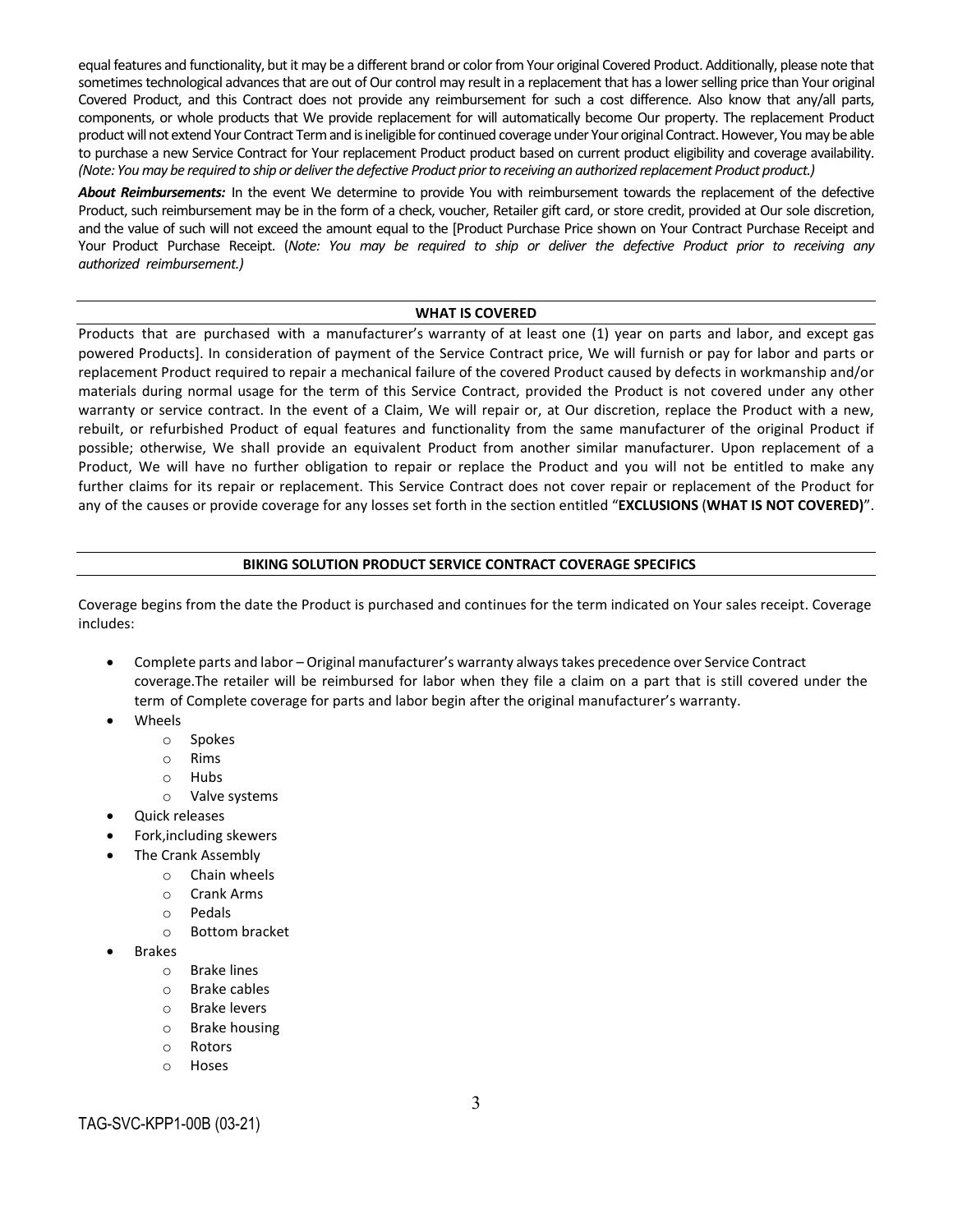- o Fluid reservoirs
- o Calipers
- Drive trains
	- $\circ$  Chain when chain fails to meet normal standards of operating performance.
	- o Chain rings
	- o Derailleur (front & rear)
	- o Shifters, cables, and housing
	- o Freewheel/cassette

# **Limited to two drive train repairs or replacements of chains, cassettes, and chainrings per Service Contract**

- **Suspension** 
	- o Front
	- o Rear
- Handlebar
- Handlebar grips
- Handlebar stem
- Headset
- Pedals
- **Saddle**
- Seat post
- Seat frame
- Seat rails
- Seat collar

ELECRICAL BICYCLES, IN ADDITION TO THE ABOVE:

- Motor; EXCLUDES BATTERIES
- **Controller**
- Electrical bike cabling
- **Accessories** 
	- o All functionally operational accessories physically attached to the bike on the date of sale are covered]

**Wheels and Tires Plan**: If You purchased the Wheels and Tires Plan ("Your Plan"), in the event of a covered claim resulting from accidental damage from handling or Failure (as defined), Your Plan provides replacement of the wheels and/ or tires on Your Product (labor costs are not included). Replacement products and/or components may be a new or refurbished product of equal or similar features and functionality, but not necessarily the same brand. Any and all parts or units replaced under this Service Contract become Our property in their entirety. Only one tube, tire, and wheel replacement is permitted each term year.

**Accidental Damage from Handling Coverage (ADH Coverage): If purchased, ADH Coverage augments Your Service Agreement by providing protection against sudden and unforeseen accidental damage to Your Product; provided such damage was in the course of regular use of the Product by You, and subject to the exclusions below:**

**ADH COVERAGE DOES NOT PROVIDE PROTECTION AGAINST WEAR AND TEAR, THEFT, MYSTERIOUS DISAPPEARANCE, MISPLACEMENT, RECKLESS, ABUSIVE, WILLFUL, OR INTENTIONAL CONDUCT ASSOCIATED WITH HANDLING AND USE OF THE PRODUCT, COSMETIC DAMAGE AND/OR OTHER DAMAGE THAT DOES NOT AFFECT UNIT FUNCTIONALITY, OR DAMAGE CAUSED DURING SHIPMENT BETWEEN YOU AND OUR SERVICE PROVIDERS. ANY RESULTANT DAMAGE FROM THIS TYPE OF TREATMENT IS NOT COVERED BY ADH COVERAGE.**

**DEDUCTIBLE**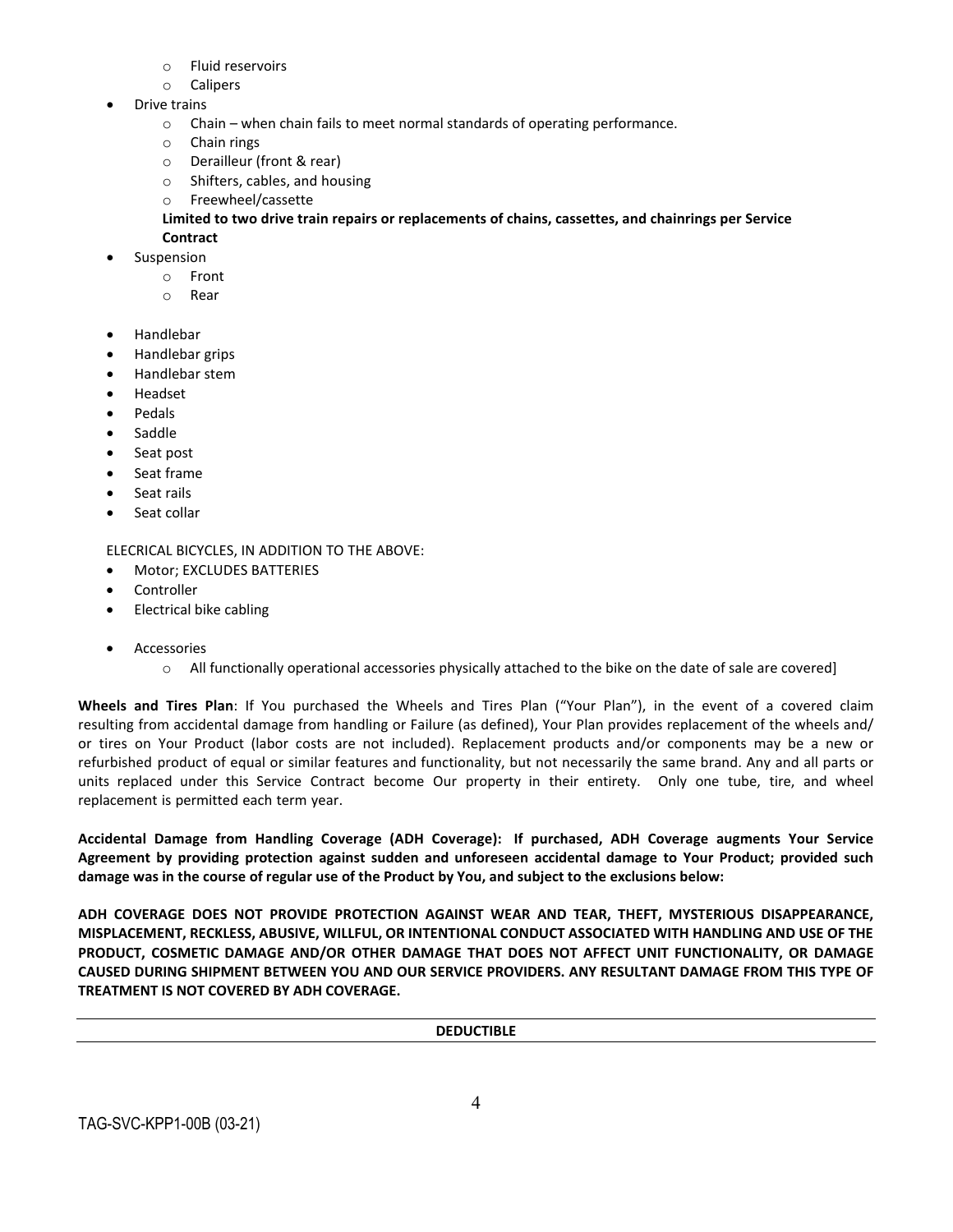There is no Deductible required to obtain service on Your Product.

## **HOW TO FILE A CLAIM**

**IMPORTANT: The submission of a Claim does not automatically mean that the damage to or breakdown of the Productis Covered under Your Plan and this Contract. In order for a Claim to be considered, You have to contact the Administrator first for Claim approval and to receive an authorization number.** 

### **COMPLETE THE FOLLOWING STEPS TO HAVE YOUR CLAIM CONSIDERED UNDER THIS CONTRACT:**

- 1. Call toll-free 1-866-493-6573 with Your Contract Purchase Receipt [and Your Product Purchase Receipt] readily available.
- 2. Explain the problem Your Product is experiencing and provide the Administrator any additional information/documentation in order to validate Your Claim.
- **3.** After confirmation of Claim eligibility under Your Plan and this Contract, the Administrator will issue a Claim authorization number to You along with additional information regarding how Your Product will be furtherserviced (refer to the "**PLACE OF SERVICE**" section below for further details). Authorization for payment of any required Deductible will be collected by the Administrator at this *time.(Yourapplicable Deductible amount is shown on Your Contract Purchase Receipt*.)

In the event the Contract Term expires during time of an approved Claim, Your coverage will be automatically extended until the date in which the Claim in progress has been fulfilled completely in accordance with the terms and conditions of the Service Contract.

# **PLACE OF SERVICE**

**The following is determined at the Administrator's sole discretion as deemed appropriate for the particular problem Your Product t is experiencing and based on the explanation You have provided when initiating Your Claim. All Claims submitted in accordance with this Contract are handled individually; the place of service provision that applies to one Claim may not necessarily apply to another Claim.**

- For Product that is eligible for In-Home/On-Site Service, We will arrange for Your Product to be serviced at Your location; provided You have prepared the following provisions: (1) accessibility to the Product; (2) a non-threatening and safe environment; and (3) an adult over the age of 18 to be present for the period of time Our authorized technician is scheduled for service and while Our authorized technician is on Your property servicing Your Product. In the event it is necessary to continue certain repair services at a repair center, You may be required to ship/transport the Product to a repair center designated by the Administrator. In such circumstances, the shipping/transportation chargeswill be [Your responsibility] [covered under this Contract]. In-Home/On-Site Service will be provided by a service Provider authorized by the Administrator during regular business hours, local time, Monday through Friday (except holidays).
- For Product that is eligible for Depot Service, You are responsible for the safe shipping of Your Product to Our authorized depot center, as directed by the Administrator, and the costs required for the safe shipping of the Product back to Your location is covered by this Contract

For Product that is eligible for **Carry-In Service**, You are responsible for transporting Your Product to and from Our authorized service center. In the event Your Product needs to be shipped to another location determined by Us, You are responsible for the safe shipping of Your Product to and from Our authorized service center.

# **LIMIT OF LIABILITY**

The total amount that We will pay for services in connection with all Claims pursuant to this Service Contract is up to the Product Purchase Price shown on Your Product Purchase Receipt; excluding taxes/fees and less any previous Claims paid by us. Once the cumulative amount that We have paid – whether for repair services (including labor), parts and/or components, entire product replacement, or reimbursement – has reached the Product Purchase Price shown on Your Contract Purchase Receipt and/or Product Purchase Receipt amount, Our obligations will be considered fulfilled in entirety and coverage under Your Contract ends (regardless of whether or not there is remaining time under Your originally purchased Contract Term).

IN ADDITION TO THAT WHICH IS NOTED ABOVE, NEITHER WE NOR THE ADMINISTRATOR NOR THE RETAILER SHALL BE LIABLE FOR ANY INCIDENTAL OR CONSEQUENTIAL DAMAGES; INCLUDING BUT NOT LIMITED TO: PROPERTY DAMAGE, LOST TIME, LOST DATA, OR LOST INCOME/WAGES RESULTING FROM THE FAILURE OF OR DAMAGE TO ANY COVERED PRODUCTOR COMPONENT THEREOF, REGARDLESS OF WHETHER SUCH FAILURE OR DAMAGE IS COVERED UNDER THE PROVISIONS OF THIS CONTRACT, OR FROM DELAYS IN SERVICE OR THE INABILITY TO RENDER SERVICE, OR RESULTING FROM THE UNAVAILABILITY OF REPAIR OR REPLACEMENT PARTS/COMPONENTS/ITEMS OR INABILITY TO PROVIDE EXACT MATCH REPLACEMENT, OR FOR ANY AND ALL PRE-EXISTING CONDITIONS KNOWN TO YOU; INCLUDING ANY INHERENT PRODUCT FLAWS.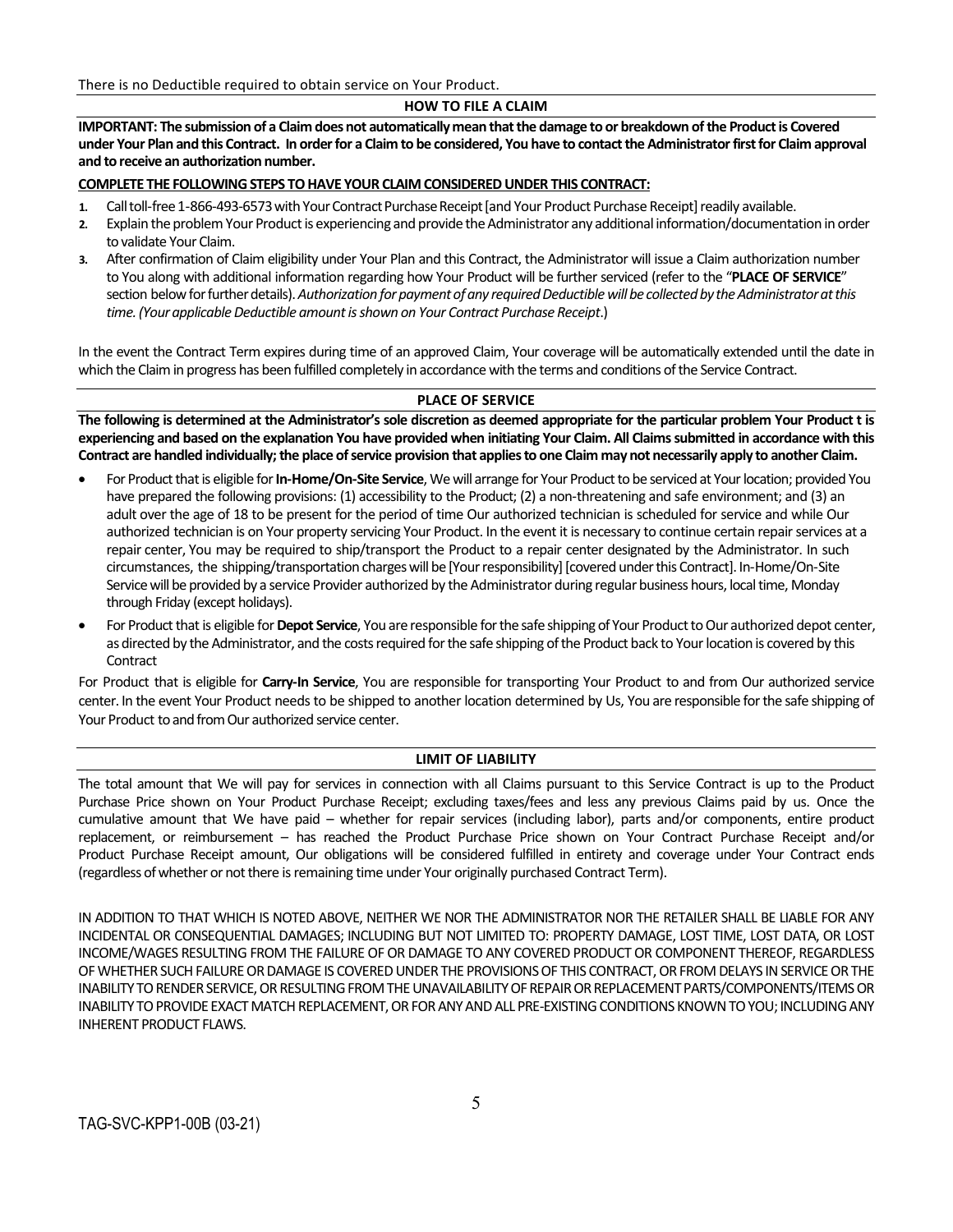**AS RELATED AND APPLICABLE TO YOUR COVERED PRODUCT, THIS CONTRACT DOES NOT COVER ANY FAILURE, DAMAGE, REPAIRS OR SERVICES IN CONNECTION WITH OR RESULTING FROM:**

**(A) ANY PRODUCT LOCATED OUTSIDE THE UNITED STATES OF AMERICA[ OR CANADA];** 

**(B) PRODUCT SOLD WITHOUT A MANUFACTURER'S WARRANTY OR SOLD "AS IS";**

**(C) DAMAGE FROM [ACCIDENT,] ABUSE, MISUSE, AND INTRODUCTION OF FOREIGN OBJECTS INTO THE PRODUCT, IMPROPER PRODUCT MODIFICATIONS OR ALTERATIONS;**

**(D) PRODUCT [CONSUMABLES, NON-OPERATIONAL COMPONENTS, AND ADD-ON ACCESSORIES] INCLUDING ADAPTORS, BATTERIES, BYCYCLE PAINT & DECALS, BOLTS, [BRAKE PADS,] CHARGERS, CORDS, CYCLING COMPUTERS, DIALS, DRIVE BELTS, FENDERS, FUEL OF ANY KIND, HANDLE BAR TAPE, [HANDLES,][HINGES,] KEYPADS, KEYS, KNOBS, LATCHES, LCDs OR LEDs, LIGHTS, PANNIERS, REMOTE CONTROLS, SADDLE BAG, SADDLE FABRIC OR COVER, [TIRES,] TUBES OR ANY OTHER PARTS OR MATERIALS WHICH ARE DESIGNED TO BE CONSUMED DURING THE LIFE OF THE PRODUCT.**

**(E) FAILURE TO FOLLOW THE MANUFACTURER'S INSTRUCTIONS;**

**(F) LACK OF MANUFACTURER SPECIFIED MAINTENANCE, IMPROPER PRODUCT MODIFICATIONS, VANDALISM, ANIMAL OR INSECT INFESTATION, RUST, DUST, CORROSION, OR ACTS OF NATURE OR ANY OTHER PERIL ORIGINATING FROM OUTSIDE THE PRODUCT;**

**(G) THIRD PARTY ACTIONS (FIRE, COLLISION, VANDALISM, THEFT, ETC.);**

**(H) DAMAGE CAUSED DUE TO THE ELEMENTS OR ACTS OF GOD;**

**(I) DAMAGED CAUSED BY WAR, INVASION OR ACT OF FOREIGN ENEMY, HOSTILITIES, CIVIL WAR, REBELLION, RIOT, STRIKE, LABOR DISTURBANCE, LOCKOUT OR CIVIL COMMOTION;**

**(J) DAMAGE COVERED BY THE MANUFACTURER, ANOTHER SERVICE CONTRACT OR INSURANCE;**

**(K) PREVENTIVE MAINTENANCE, INCLUDING BUT NOT LIMITED TO SPEC-CHECKS AND ADJUSTMENTS;**

**(L) COMMERCIAL USE;**

**(M) PERIODIC CHECK UPS AND/OR MAINTENANCE AS DIRECTED BY THE MANUFACTURER;**

**(N) ANY LOSS OTHER THAN A COVERED BREAKDOWN OF THE COVERED PRODUCT;**

**(O) NON-FUNCTIONAL OR AESTHETIC PARTS, INCLUDING BUT NOT LIMITED TO PLASTIC PARTS (S) ANY AND ALL CASES**  **IN WHICH THE MANUFACTURER OF THE PRODUCT WOULD NOT HONOR ANY WARRANTY REGARDING THE PRODUCT;** 

**(P) FAILURE TO USE REASONABLE MEANS TO PROTECT THE PRODUCT FROM FURTHER DAMAGE AFTER A FAILURE OCCURS;**

**(Q) SCRATCHES, PEELING PAINT AND FRAME DENTS;**

**(R) ACCESSORIES THAT ARE NOT SPECIFICALLY ATTACHED TO THE PRODUCT;**

**(S) NORMAL WEAR AND TEAR WHICH IS DEFINED AS GRADUAL REDUCTION IN OPERATING PERFORMANCE DURING THE LIFETIME OF THE COVERED PRODUCT;**

**(T) PRODUCT(S) WITH REMOVED OR ALTERED SERIAL NUMBERS;**

**(U) OTHER PARTS, NOT LISTED UNDER COVERED ITEMS, THAT ARE NORMALLY DESIGNATED TO BE REPLACED PERIODICALLY DURING THE LIFE OF THE PRODUCT (I.E., TIRES, TUBES, BRAKE PADS, BEARINGS, ETC.);**

**(V) PRODUCTS SOLD SECOND HAND INCLUDING BUT NOT LIMITED TO FLOOR MODELS (UNLESS COVERED BY A FULL MANUFACTURER'S WARRANTY ON YOUR DATE OF PURCHASE) AND DEMONSTRATION MODELS;**

**(W***)* **ANY REPAIR THAT IS A RESULT OF IN-WARRANTY PARTS NOT PROVIDED OR SHIPPED BY THE MANUFACTURER;**

**(X) DAMAGE OR PRODUCT FAILURE WHICH IS COVERED BY MANUFACTURER'S WARRANTY, MANUFACTURER'S RECALL, OR FACTORY BULLETINS (REGARDLESS OF WHETHER OR NOT THE MANUFACTURER IS DOING BUSINESS AS AN ONGOING ENTERPRISE.);**

**(Y) CONSEQUENTIAL DAMAGES OR DELAY IN RENDERING SERVICE UNDER THIS CONTRACT OR LOSS OF USE DURING THE PERIOD THAT THE PRODUCT IS AT THE REPAIR CENTER OR OTHERWISE AWAITING PARTS;**

**(Z) SERVICE REQUIRED AS A RESULT OF ANY ALTERATION OF THE PRODUCT OR REPAIRS MADE BY ANYONE OTHER THAN THE AUTHORIZED SERVICE PROVIDER, ITS AGENTS, DISTRIBUTORS, CONTRACTORS OR LICENSEES OR THE USE OF SUPPLIES OTHER THAN THOSE RECOMMENDED BY THE MANUFACTURER;**

**(AA) REPAIRS RECOMMENDED BY A REPAIR FACILITY NOT NECESSITATED BY A MECHANICAL FAILURE;**

**(AB) CHARGES RELATED TO "NO PROBLEM FOUND" DIAGNOSIS. NON-FAILURE PROBLEMS, INCLUDING BUT NOT LIMITED TO, ITEMS NOT COVERED, NOISES, SQUEAKS, ETC. INTERMITTENT ISSUES ARE NOT PRODUCT FAILURES.**

IF THE ADMINISTRATOR AUTHORIZES SERVICES FOR A CLAIM ON YOUR COVERED PRODUCT, AND IT IS THEN DETERMINED BY OUR AUTHORIZED SERVICE CENTER/TECHNICIAN TO BE EXCLUDED UNDER THE TERMS AND CONDITIONS OF THIS CONTRACT, OR RESULTS IN A "NO PROBLEM FOUND" DIAGNOSIS, YOU MAY BE RESPONSIBLE FOR ALL REPAIR COSTS INCLUDING SHIPPING COSTS.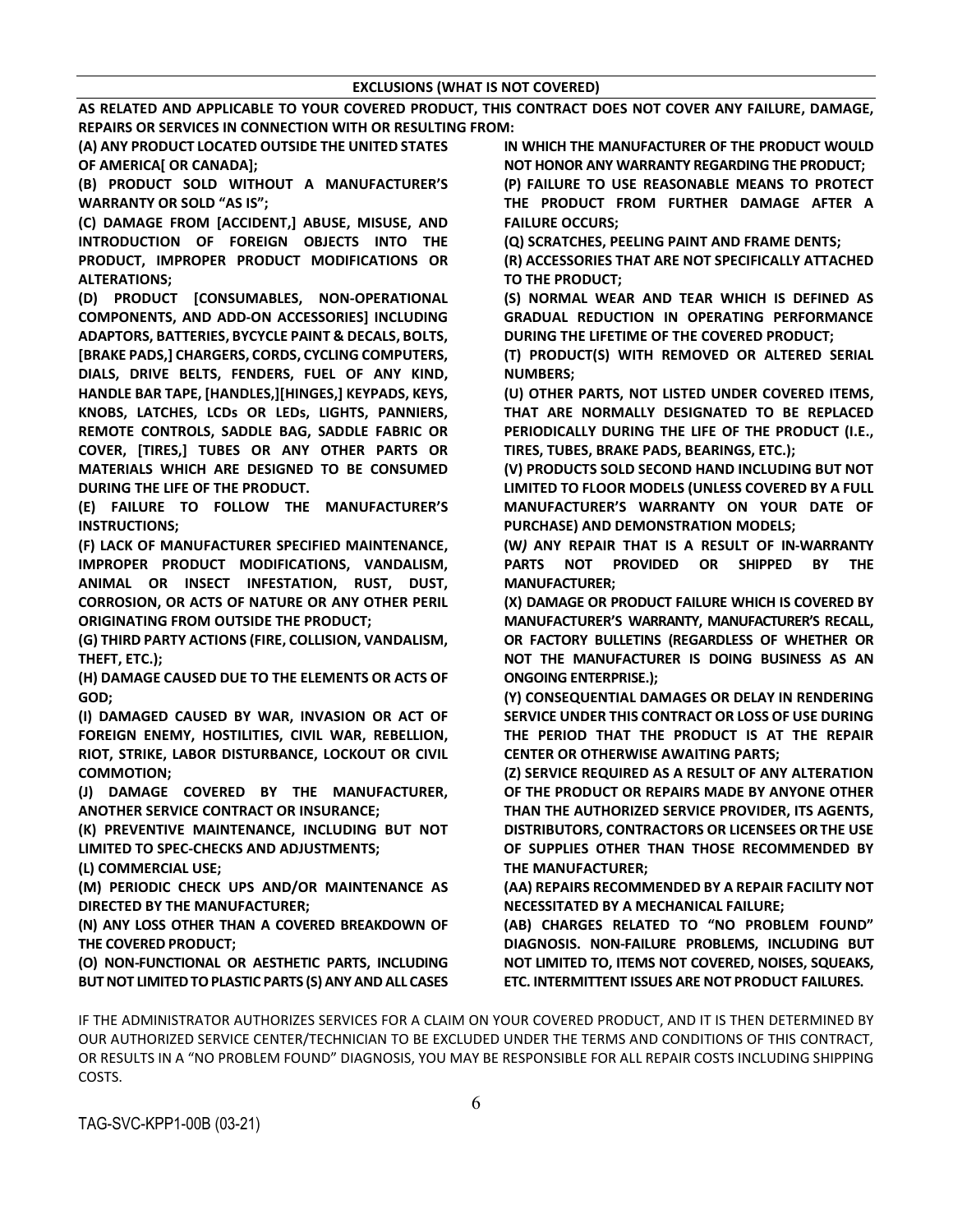## **OUR RIGHT TO RECOVER PAYMENT**

If You have a right to recover against another party for anything, We have paid under this Service Contract, Your rights shall become Our rights. You shall do whatever is necessary to enable Us to enforce these rights. We shall recover only the excess after You are fully compensated for Your loss.

### **CANCELLATION**

You may cancel this Service Contract at any time by informing the Administrator in writing of Your cancellation request. NOTICE: The following *cancellation provisions apply to the original purchaser of this Service Contract only.NO CANCELLATION FEES APPLY.*

### **IF YOU CANCEL THIS CONTRACT:**

- **1.** Within 30 days of the Contract purchase date, You will receive a 100% refund of the full Contract Purchase Price paid by You, minus any Claims paid by Us [(except in Georgia, Missouri & Nevada where Claims deduction is prohibited)]. If Your refund is not paid or credited within thirty (30) days after their cancellation request to Us, We will add an extra 10% to Your due refund for every thirty (30) days the refund is not paid by Us.
- **2.** After 30 days from the Contract purchase date, You will receive a pro-rata refund based on 100% of the Contract Purchase Price paid by You, minus any Claims paid by Us [(except in Georgia, Missouri & Nevada where Claims deduction is prohibited)]. If Your refund is not paid or credited within thirty (30) days after their cancellation request to Us, We will add an extra 10% to Your due refund for every thirty (30) days the refund is not paid by Us.

### **WE MAY ONLY CANCEL THIS CONTRACT FOR:**

- **1.** Non-payment of the Contract Purchase Price/fee by You;
- **2.** Material misrepresentation by You; or
- **3.** Substantial breach of duties under this Contract by You in relation to the Covered Product or its use.

If We cancel this Contract, We will provide written notice to You at least 15 days [(30 days in Georgia)][(21 days in Washington)] prior to the effective date of cancellation. Such notice will be sent to Your current address in Our file (email or physical address as applicable), with the reason for and effective date of such cancellation. If We cancel this Contract, You will receive a refund based upon the same criteria as outlined above.

### **GUARANTEE**

This is not an insurance policy; it is a Service Contract. We have obtained an insurance policy to insure Our performance under this Service Contract. Should We fail to: 1) pay any Claim; 2) fail to replace the Product covered under this Service Contract within sixty (60) days after a replacement Claim has been submitted; or 3) after receiving Your notice of cancellation We fail to refund any unearned portion of the Service Contract Purchase Price; You are entitled to make a direct Claim against the insurer, Wesco Insurance Company, at 866-505-4048 or 59 Maiden Lane, 43rd Floor, New York, NY 10038.

# **GENERAL PROVISIONS**

- **1. Waiver; Severability.** The failure of any party to require performance by the other party of any provision hereof will not affect the full right to require such performance at any time thereafter; nor will the waiver by either party of a breach of any provision hereof be taken or held to be a waiver of the provision itself. In the event that any provision of these terms and conditions will be unenforceable or invalid under any applicable law or be so held by applicable court decision, such unenforceability or invalidity will not render these terms and conditions unenforceable or invalid as a whole and in such event, such provisions will be changed and interpreted so as to best accomplish the objectives of such unenforceable or invalid provision within the limits of applicable lawor applicable court decisions.
- **2. Notices.** You expressly consent to be contacted, for any and all purposes, at any telephone number, or physical or electronic address You provide Us. All notices or requests pertaining to this Contract will be in writing and may be sent by any reasonable means including by mail, email, facsimile, text message or recognized commercial overnight courier. Notices to You are considered delivered when sent to You by email or fax number that You provided to Us, or three (3) days after mailing to the street address You provided.

### **RENEWABILITY**

This Contract is not renewable.

### **TRANSFERABILITY**

This Contract cannot be transferred to any other party or product.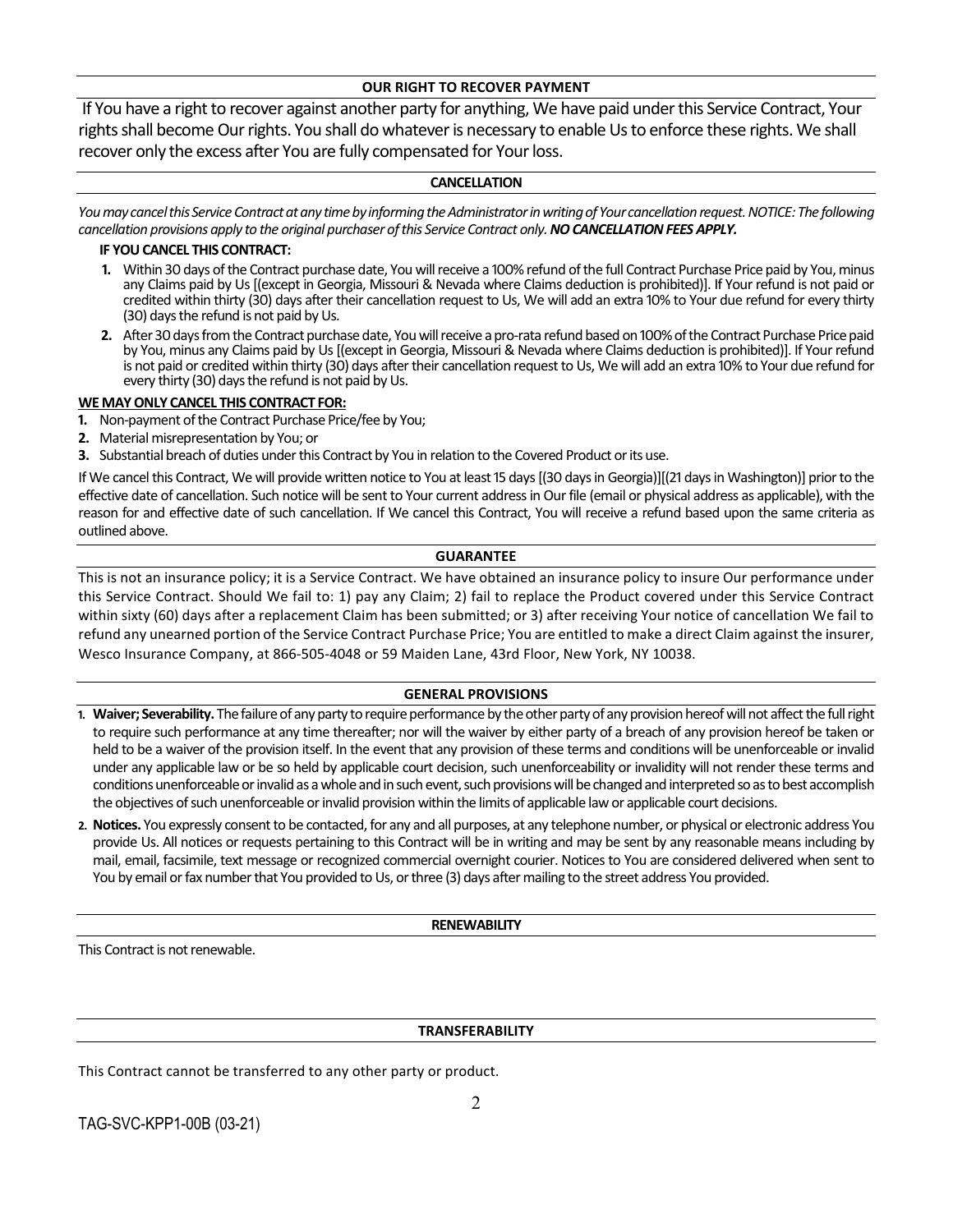#### **ENTIRE AGREEMENT**

This Service Contract; including the terms, conditions, limitations, exceptions, and exclusions, Your Contract Purchase Receipt and Product Purchase Receipt, constitute the entire agreement between Us and You and no representation, promise or condition not contained herein shall modify these items, except as required by law.

#### **ARBITRATION**

**Any dispute or claim relating in any way to Your purchase or use of this Service Contract will be resolved by binding arbitration, rather than in court**, except that You may assert claims in small claims court if Your claims qualify. The Federal Arbitration Act and federal arbitration law apply to this agreement.

**There is no judge or jury in arbitration, and court review of an arbitration award is limited. However, an arbitrator can award on an individual basis the same damages and relief as a court (including injunctive and declaratory relief or statutory damages), and must follow the Terms and Conditions of this Service Contract as a court would.**

To begin an arbitration proceeding, You must send a letter requesting arbitration and describing Your claim to Administrator at P.O. Box 1189, Bedford, TX 76095, ATTN: Legal Dept. The arbitration will be conducted by the American Arbitration Association (AAA) under its rules, including the AAA's Supplementary Procedures for Consumer-Related Disputes. The AAA's rules are available at www.adr.org or by calling 1-800-778-7879. Payment of all filing, administration and arbitrator fees will be governed by the AAA's rules. We will reimburse those fees for claims totaling less than \$10,000 unless the arbitrator determines the claims are frivolous. Likewise, We will not seek attorneys' fees and costs in arbitration unless the arbitrator determines the claims are frivolous. You may choose to have the arbitration conducted by telephone, based on written submissions, or in person in the county where You live or at another mutually agreed location.

**We each agree that any dispute resolution proceedings will be conducted only on an individual basis and not in a class, consolidated or representative action.** If for any reason a claim proceeds in court rather than in arbitration **we each waive any right to a jury trial**.

### **APPLICABLE LAW**

By purchasing this Service Contract, You agree that the Federal Arbitration Act, applicable federal law, and the laws of the state of Texas, without regard to principles of conflict of laws, will govern these Terms and Conditions and any dispute of any sort that might arise between You and Us.

### **SPECIAL STATE DISCLOSURES**

Regulation of service plans may vary widely from state to state. Any provision within this Service Contract ("Service Contract") which conflicts with the laws of the state where you live shall automatically be considered to be modified in conformity with applicable state laws and regulations as set forth below. The following state specific requirements apply if your Service Contract was purchased in one of the following states and supersede any other provision within your Service Contract terms and conditions to the contrary.

**Alabama: HOW TO FILE A CLAIM -** If You need to file a Claim under this Service Contract, You must obtain authorization by calling the Administrator at 1-866-493-6573. If You need authorization when the Administrator's office is closed, You may obtain prior authorization by visiting any time. Failure to obtain prior authorization may result in non-payment. **CANCELLATION** is amended as follows: Any refund may be credited to any outstanding balance of Your account and the excess,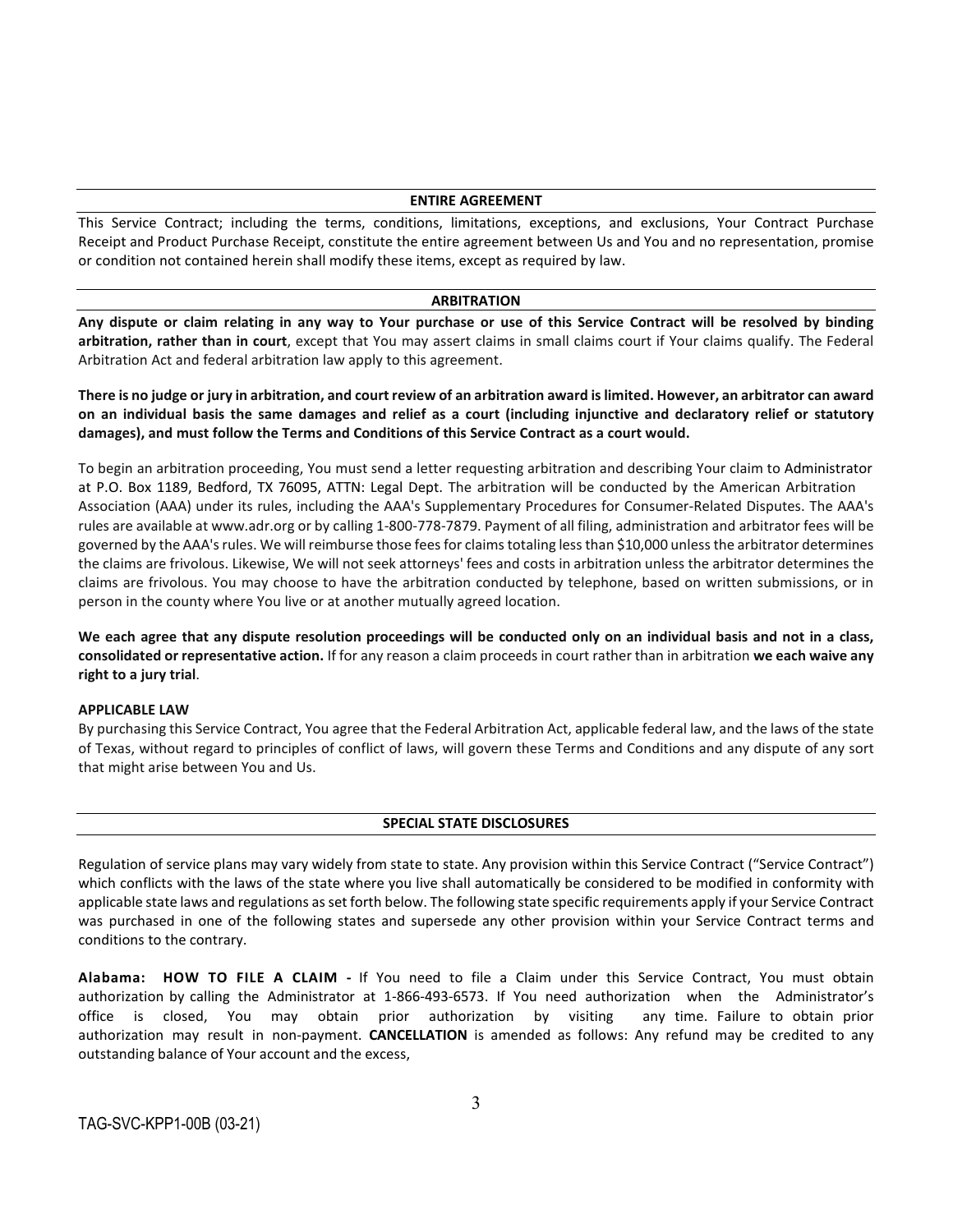if any, returned to You. Arbitration is non-binding in the State of Alabama. Arbitration proceeding shall be conducted in the county in which the consumer resides.

**Arizona: LIMIT OF LIABILITY** is amended as follows: in addition to that which is noted above, neither We nor the Administrator nor the retailer shall be liable for any incidental or consequential damages; including but not limited to: property damage, lost time, lost data, or lost income/wages resulting from the failure of or damage to any covered product or component thereof, regardless of whether such failure or damage is covered under the provisions of this contract, or from delays in service or the inability to render service, or resulting from the unavailability of repair or replacement parts/components/items or inability to provide exact match replacement, or if the information provided by You cannot be verified as accurate or is found to be deceptively inaccurate; including any inherent product flaws. "**EXCLUSIONS-WHAT IS NOT COVERED"** - We shall not provide coverage only for those specifically listed items in the **"EXCLUSIONS -WHAT IS NOT COVERED"** section which occurred while owned by You. "Pre-existing conditions" is amended to include: may not be excluded if such conditions were known or should reasonable have been known to Us or the Retailer. **CANCELLATION** is amended as follows: The Provider may only cancel this Service Contract for fraud by You, material misrepresentation by You, nonpayment by You or a substantial breach of duties by You relating to the covered property or its use. In no event will any claims incurred or paid be deducted from any refund.

The Arbitration Provision does not prohibit an Arizona resident from following the process to resolve complaints as outlined by the Arizona Department of Insurance. To learn more about process, You may contact the Arizona Department of Insurance and Financial Institutions (DIFI) at 100 North 15<sup>th</sup> Avenue, Suite 261, Phoenix, AZ 85007-2630, ATTN: Consumber Affairs.

**Arkansas: HOW TO FILE A CLAIM** - If You need to file a Claim under this Service Contract, You must obtain authorization by calling the Administrator at 1-866-493-6573 or by visiting www.MyProtectionPlan360.com/[RetailerName]. If You need authorization when the Administrator's office is closed, You may obtain prior authorization by visiting www.MyProtectionPlan360.com/[RetailerName] any time. Failure to obtain prior authorization may result in non-payment.

**California:** Guardsman Industries, LLC (License No. SA-83) is the Service Contract Administrator and the Obligor for this Service Contract. **CANCELLATION** is amended as follows: This Service Contract may be cancelled by the Service Contract holder for any reason, including, but not limited to, the Product covered under this Service Contract being sold, lost, stolen, or destroyed. If You decide to cancel Your Service Contract, and Your cancellation notice is received by the Administrator within sixty (60) days of the date You received the Service Contract and no claims have been paid, You will be refunded the full Service Contract price. If You have made claims against the Service Contract or cancellation notice is received by the Administrator after sixty (60) days of the date You received the Service Contract, You will be refunded a pro-rated amount of the Service Contract price, less any claims paid.

**Connecticut:** This Service Contract is an agreement between the Obligor/Provider, Guardsman US LLC, 2200 Highway 121, Ste. 100, Bedford, TX 76021, 1-866-493-6573 and You. In the event of a dispute with the Administrator, You may contact The State of Connecticut, Insurance Department, P.O. Box 816, Hartford, CT 06142-0816, Attn: Consumer Affairs. The written complaint must contain a description of the dispute, the purchase or lease price of the Product, the cost of repair of the Product and a copy of the Service Contract. **GUARANTEE** is amended as follows: If We fail to pay or to deliver service on a claim within sixty (60) days after proof of loss has been filed, or in the event You cancel this Service Contract and We fail to issue any applicable refund within sixty (60) days after cancellation, file a claim against the insurer, Wesco Insurance Company at 59 Maiden Lane, 43rd Floor, New York, NY 10038, by calling 1-866-505-4048. **CANCELLATION** is amended as follows: This Service Contract may be cancelled by the Service Contract holder if the Product covered under this Service Contract is returned, sold, lost, stolen, or destroyed.

**Florida:** This Service Contract is between the Provider, WCPS of Florida., ( License No. 80202) and You, the purchaser. The rates charged to You for this Service Contract are not subject to regulation by the Florida Office of Insurance Regulation. **CANCELLATION** is deleted and replaced with the following: You may cancel Your Service Contract by informing the selling dealer or the Administrator, WCPS of Florida, Inc. (License No. 80202) of Your cancellation request. In the event the Service Contract is canceled by You, return of the premium shall be based upon one hundred percent (100%) of the unearned pro-rata premium less any Claims that have been paid or less the cost of repairs made on Your behalf. In the event the Service Contract is canceled by the Administrator or Provider, return of the premium shall be based upon one hundred percent (100%) of the unearned pro-rata premium less any Claims that have been paid or less the cost of repairs made on Your behalf.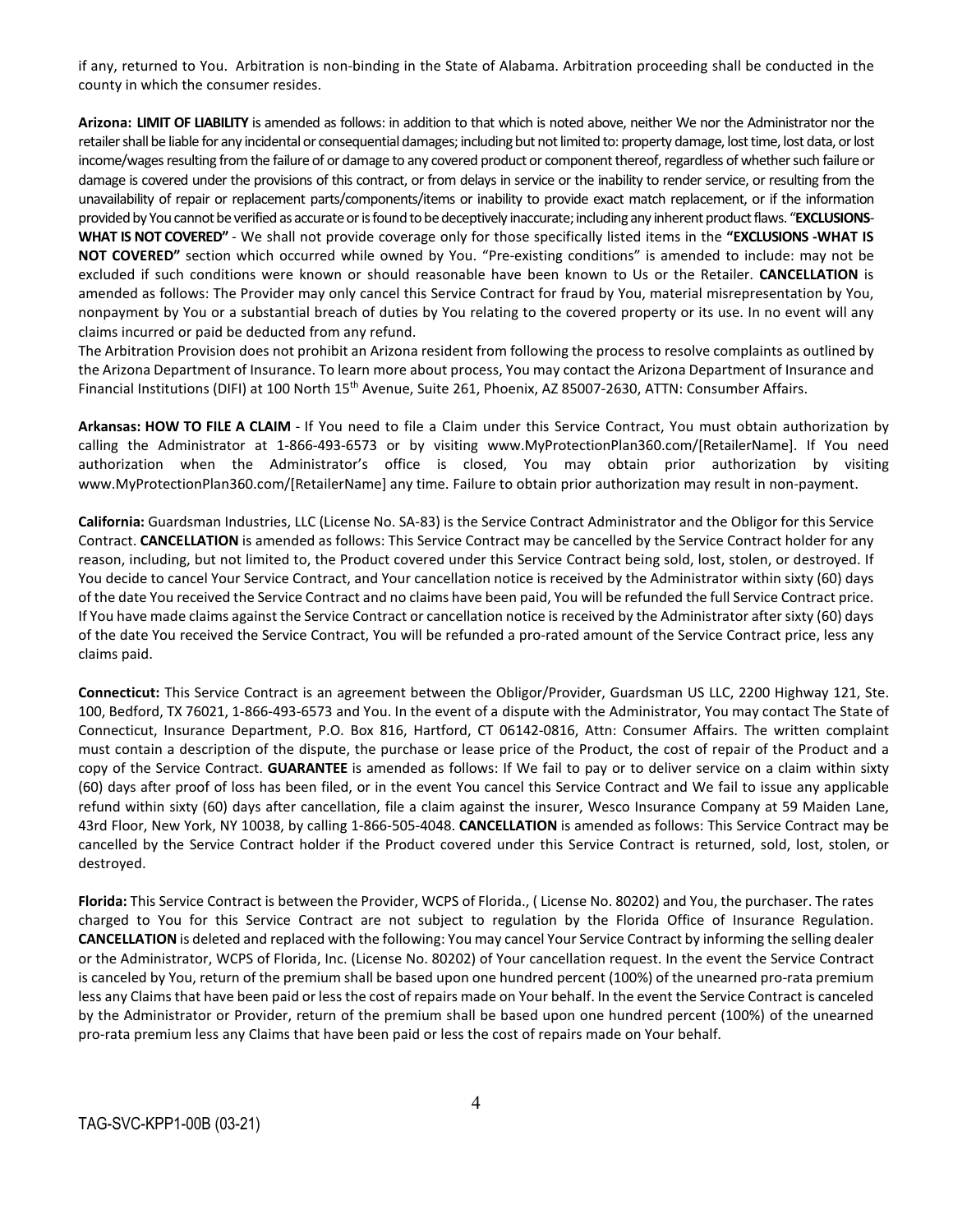**Georgia: CANCELLATION** is amended as follows: In no event will any claims incurred or paid be deducted from any refund. If a administrative fee is applicable, it will not exceed 10% of the pro-rata refund amount and only applies to cancellations by the contract holder. The Provider may only cancel this Service Contract for fraud by You, material misrepresentation by You, or nonpayment by You. If the Provider cancels, the Provider must provide 30 days written notice of cancellation. If the purchase of this Contract was financed, the lienholder may only cancel this Contract for non-payment if they hold a power of attorney. **EXCLUSIONS** (**WHAT IS NOT COVERED)** – Only unauthorized product repairs, modifications or alterations performed after the effective date of the Service Contract are excluded. Any arbitration provision is deleted in its entirety. "PRE-EXISTING CONDITONS – is replaced with: conditions that were caused by You or known by You prior to purchasing this Service Contract.

**Illinois:** Covered items must be in place and in good operating condition on the effective date of coverage and become inoperative due to defects in materials or workmanship, Power Surge event, or ADH event if applicable to Your Plan, after the effective date of this Service Contract This Service Contract does not cover failures resulting from normal wear and tear.

**Indiana:** This Contract is not insurance and is not subject to Indiana insurance law. Your proof of payment to the Retailer for this Service Contract shall be considered proof of payment to the insurance company which guarantees Our obligations to You. If We fail to perform or make payment due under this Contract within sixty (60) days after You request the performance or payment, You may request the performance or payment directly from the insurer that issued the provider's Service Contract reimbursement policy, including any applicable requirement under the Contract that the provider refund any part of the cost of the Contract upon cancellation of the Contract. **PRE-EXISTING CONDITIONS** – The "Pre-Existing Condition:" definition is deleted and replaced with: conditions that were caused by You or known by You prior to purchasing this Service Contract.

**Michigan:** If performance of the Service Contract is interrupted because of a strike or work stoppage at the company's place of business, the effective period of the Service Contract shall be extended for the period of the strike or work stoppage.

**Nevada: CANCELLATION** is amended as follows: In no event will any claims incurred or paid be deducted from any refund. We may cancel this Service Contract within seventy (70) days from the date of purchase for any reason. After seventy (70) days, We may only cancel this Service Contract for nonpayment by You, fraud or material misrepresentation by You, or a substantial breach of duties by You relating to the covered property or its use if it occurred after the effective date of the Service Contract and it substantially and materially increased the service required under the Service Contract. If We cancel this Service Contract, You will be entitled to a pro-rata refund of the unearned Service Contract fee, no cancellation fee shall apply, and We shall mail a written notice to You at the last known address held by Us at least fifteen (15) days preceding the effective date of cancellation. The notice will state the effective date and the reason for the cancellation. If Your Service Contract was financed, the outstanding balance will be deducted from any refund. **EXCLUSIONS** (**WHAT IS NOT COVERED)** – This Service Contract provides coverage that is excess over any other applicable coverage. Only unauthorized product repairs, modifications or alterations performed after the effective date of the Service Contract, or damages arising from such actions are excluded. Any reference to 'administrative fee' with respect to cancellation is changed to 'cancellation fee'.

If You are not satisfied with the manner in which We are handling Your claim, You may contact the Nevada Insurance Commissioner by use of the toll-free telephone number of the Insurance Division, (888) 872-3234.

**New Hampshire:** In the event You do not receive satisfaction under this Service Contract, You may contact the New Hampshire Insurance Department at, 21 South Fruit Street, Suite 14, Concord, NH 03301, 603-271-2261.

**New Mexico: GUARANTEE** is amended to include: This Service Contract is insured by Wesco Insurance Company. If the Service Contract provider fails to pay You or otherwise provide You with the covered service within sixty (60) days of Your submission of a valid claim, You may submit Your claim to Wesco Insurance Company at 866-505-4048, regulatorycompliance@amtrustgroup.com, or 59 Maiden Lane, 43rd Floor, New York, NY 10038. If you have any concerns regarding the handling of your claim, you may contact the Office of Superintendent of Insurance at 855-427-5674. **CANCELLATION** is amended as follows: We may cancel this Service Contract within seventy (70) days from the date of purchase for any reason. After seventy (70) days, We may only cancel this Service Contract for the following acts by the You: Nonpayment; discovery of fraud or material misrepresentation by You in obtaining the Service Contract or in presenting a Claim; or discovery of either of the following if it occurred after the effective date of the Service Contract and substantially and materially increased the service required under the Service Contract: an act or omission; or a violation of any condition of the Service Contract.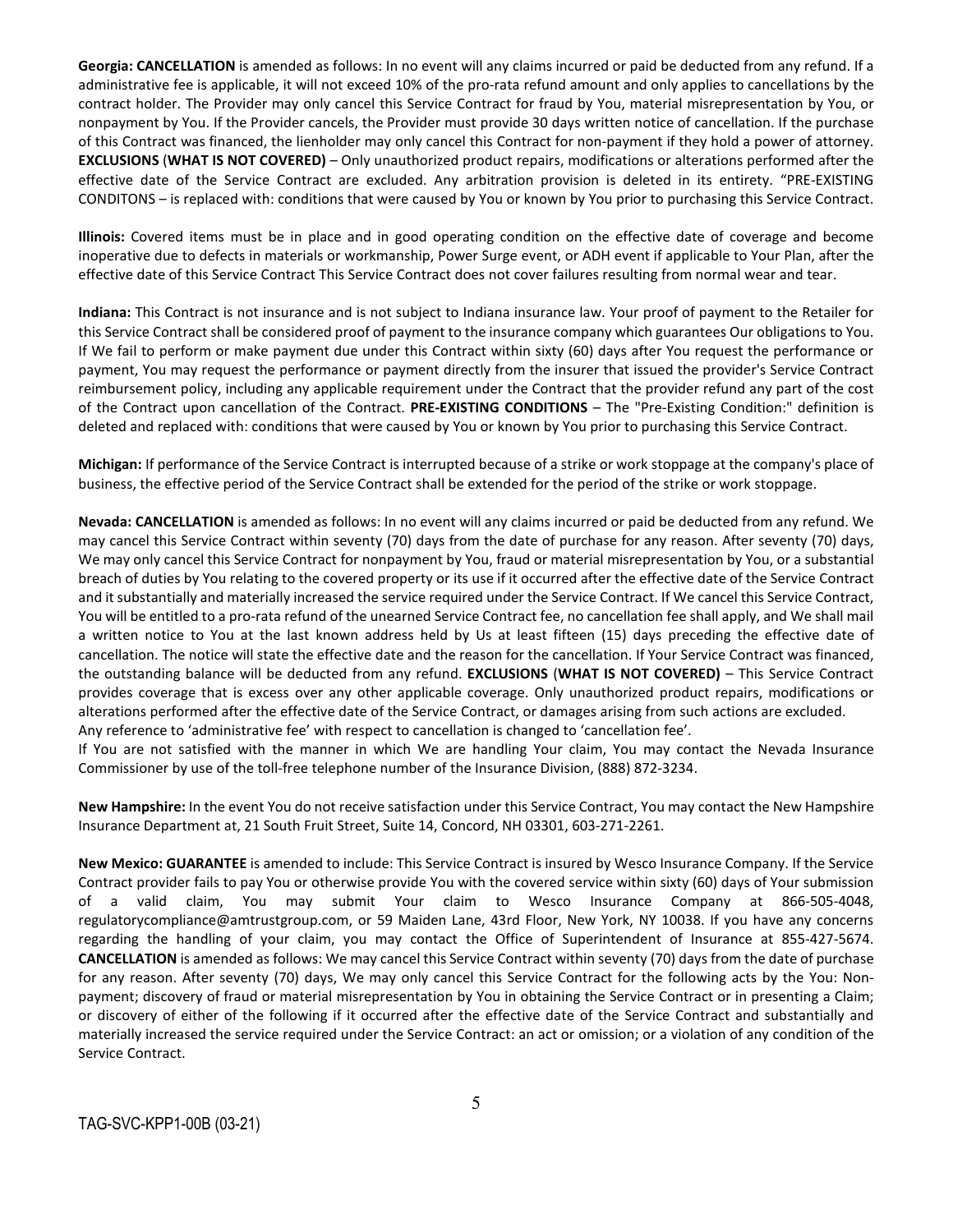**North Carolina: CANCELLATION** is amended as follows: We may only cancel this Service Contract for non-payment of the purchase price of the Service Contract or a direct violation of the Service Contract by You.

**Oklahoma:** The Service Warranty Association is Guardsman US LLC, 2200 Highway 121, Ste. 100, Bedford, TX 76021, 1-866-493-6573, Oklahoma Identification #507496076. This is not an insurance contract. Coverage afforded under this Service Contract is not guaranteed by the Oklahoma Insurance Guaranty Association. **CANCELLATION** is deleted and replaced with the following: You may cancel Your Service Contract at any time by informing Us or the Administrator. If You cancel this Service Contract within the first thirty (30) days and no Claim has been authorized or paid within the first thirty (30) days, We will refund the entire Service Contract purchase price. If You cancel this Service Contract after the first thirty (30) days, or have made a Claim within the first thirty (30) days, return of the Provider fee shall be based upon one hundred percent (100%) of the unearned pro-rata Provider fee less the actual cost of any service provided under the Service Contract. If We cancel this Service Contract, return of the Provider fee shall be based upon one hundred percent (100%) of unearned pro-rata Provider fee less the actual cost of any service provided under the Service Contract.

**Oregon:** This Service Contract is an agreement between the Obligor/Provider, Guardsman US LLC, 2200 Highway 121, Ste. 100, Bedford, TX 76021, 1-866-493-6573 and You. NOTICE: If the purchase of this Contract was financed, any outstanding balance due to the finance company will be deducted from any due refund and paid to the finance company instead of You. The refund amount paid to the finance company may be less than the Contract purchase price financed if claims have been paid by Us. **HOW TO FILE A CLAIM** - If You need to file a Claim under this Service Contract, You must obtain authorization by calling the Administrator at 1-866-493-6573. If You need authorization when the Administrator's office is closed, You may obtain prior authorization by visiting any time. Failure to obtain prior authorization may result in nonpayment. **CANCELLATION** is amended to add: If the purchase of this Contract was financed, any outstanding balance due to the finance company will be deducted from any due refund and paid to the finance company instead of You. The refund amount paid to the finance company may be less than the Contract purchase price financed if claims have been paid by Us. The Arbitration Provision is deleted and replaced as follows: If a settlement for a claim dispute cannot be reached, the parties may elect arbitration by mutual agreement at the time of the dispute cannot be reached, the parties may elect arbitration by mutual agreement at the time of the dispute after the claimant has exhausted all internal appeals and can be binding by consent of the Plan holder. Arbitration will take place under the laws will prevail unless it conflicts with the Federal Arbitration Act. Notwithstanding the foregoing, either party may bring an individual action in small claims court or trial by jury. This arbitration agreement does not preclude You from bringing issues to the attention of federal, state, or local agencies. Such agencies can, if the law allows, seek relief against Us on Your behalf. You agree that by entering into this Plan, You and We are each waiving the right to participate in a class action.

**South Carolina:** If You have any questions regarding this Service Contract, or a complaint against the Obligor, You may contact the South Carolina Department of Insurance at 1201 Main Street, Suite 1000, Columbia, South Carolina 29201, (803) 737-6160.

**Texas:** The Administrator is Guardsman US LLC, Service Contract Administrator No. 731. If You have any questions regarding the regulation of the Service Contract Provider or a complaint against the Obligor, You may contact the Texas Department of Licensing & Regulation, 920 Colorado, P.O. Box 12157, Austin, Texas 78711, (800) 803-9202. **CANCELLATION** section is amended as follows: You may return this Service Contract within thirty (30) days of the date of purchase of this Service Contract. If this Service Contract is cancelled within the first thirty (30) days, We will refund the entire Service Contract charge, less claims paid. If this Service Contract is cancelled after the first thirty (30) days, You will receive a pro-rata refund of the Service Contract price less claims paid. A ten percent (10%) penalty per month will be added to a refund that is not made within thirty (30) days of Your cancellation request to the Provider. You may apply for reimbursement directly to the insurer if a refund or credit is not paid before the 46th day after the date on which the Service Contract is canceled. These provisions apply only to the original purchaser of the Service Contract.

**Utah:** The Provider/Obligor is Guardsman US LLC, 2200 Highway 121, Ste. 100, Bedford, TX 76021, 1-866-493-6573. This Service Contract is subject to limited regulation by the Utah Insurance Department. To file a complaint, contact the Utah Insurance Department. Coverage afforded under this Service Contract is not guaranteed by the Property and Casualty Guaranty Association. **GUARANTEE** is amended as follows: Should the provider fail to pay or provide service on any claim within 60 days after proof of loss has been filed, the contract holder is entitled to make a claim directly against the Insurance Company. **CANCELLATION** – Is amended as follows: We may only cancel this Service Contract for material misrepresentation by You,